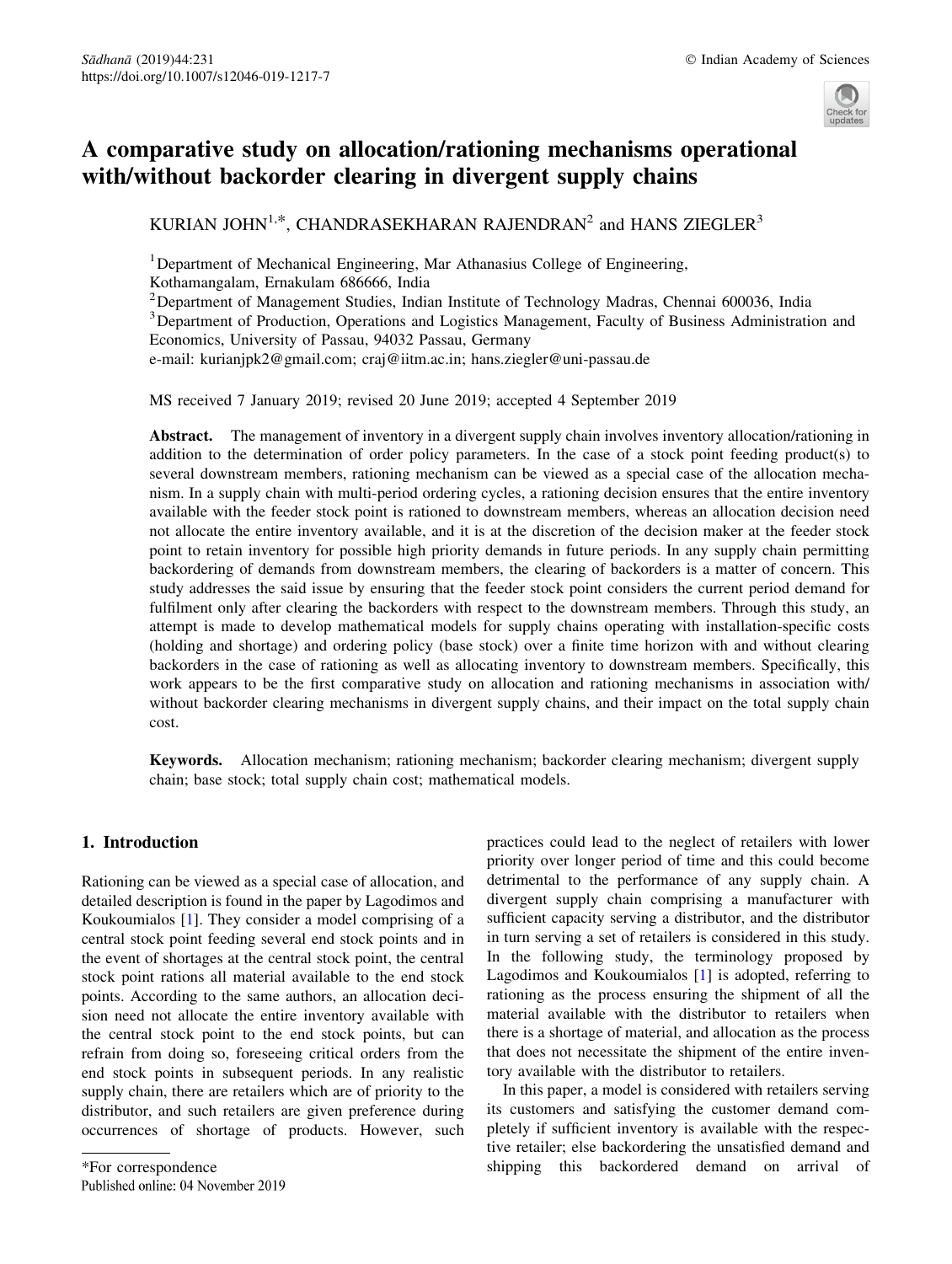replenishment if any from the distributor. Every retailer immediately communicates the order data to the distributor, as the model assumes zero information lead-time, and the shipment of order takes place if the distributor holds sufficient inventory; else the unsatisfied demand is backlogged by the distributor and is realized on the arrival of replenishment if any from the manufacturer. The distributor places an order to the manufacturer, and it is assumed that the manufacturer is capable of completely satisfying any demand from the distributor in any period during the finite planning horizon. If the distributor holds insufficient inventory to satisfy the retailer demands, the distributor can either ration or allocate the inventory among retailers. Through this study, the main questions to be addressed are:

- Is there any difference between allocation and rationing mechanisms in a divergent supply chain?
- If so, how does it affect the performance of a divergent supply chain in terms of the Total Supply Chain Cost (TSCC)?
- Does the backorder clearing mechanism have an impact on the performance of the supply chain operating with allocation/rationing mechanisms with respect to the TSCC, and does it affect the Total Supply Chain Shortage Cost (TSCSC)?

This technical paper makes an attempt to establish the difference in the above mentioned approaches (rationing/ allocation) when deployed in a divergent supply chain operating with/without backorder clearing mechanism. The results presented as part of this study can be used as a lower bound while solving the problems addressed in this study in a stochastic setting. To the best of our knowledge, it is probably for the first time that such questions are addressed simultaneously in a single research attempt. The organization of this paper is as follows: review of literature is presented in section 2; model and assumptions in section 3; mathematical programming model and solution methodology in section 4; experiments, results and discussions in section 5; and conclusion in section 6.

## 2. Review of literature

The existing literature in the area of allocation and rationing mechanisms is large, and in this paper a brief discussion on select works is presented. Eppen and Schrage [2] proposed a solution to a depot-warehouse system under the allocation assumption that the incoming order is large enough to obtain an equal probability of stock out at each warehouse. Jönsson and Silver [3] examined a two-level distribution system consisting of a central warehouse supplying a product to branch warehouses and operating with a base stock replenishment policy. In this work, the central warehouse places an order to a supplier having no capacity constraint, and upon receipt of replenishment, the central

warehouse allocates all the material to the branch warehouses. The authors explained that this approach can cause the inventories with the branch warehouse to become outof-balance and hence necessitates redistribution. Cao and Silver [4] considered an inventory system consisting of a central warehouse and several regional warehouses. The authors proposed a dynamic heuristic method to determine the appropriate period to perform allocation. Dogru et al  $[5]$ considered a two-echelon divergent inventory system with a central stock point serving several downstream stock points. The work makes use of the balance assumption with the aim of aiding the dynamic program in decomposing the problem, and the authors explained that it is the curse of dimensionality that makes the dynamic program hard to decompose. Jackson and Muckstadt [6] formulated the problem of a warehouse serving N-retailers for multiple periods and allocating stocks from a robust optimization perspective. The authors claimed that the only motive to hold inventory for future periods, under the setting where the holding cost across the installations is the same, is that of risk pooling. The authors state that the use of dynamic programming to solve this problem requires a state space too large, making it difficult to make practical computations.

Clark and Scarf [7] proposed a rationing policy which tries to attain equal stock out probability for all the end stock points. This rationing policy was later termed as *Fair* Share (FS) rationing policy. Many researchers have brought out variants of the FS rationing policy; for example, Bollapragada *et al* [8] and Lagodimos [9]. de Kok [10] proposed the Consistent Appropriate Share (CAS) policy, and the policy tries to maintain a fixed fraction of projected net inventory of every stock point over the system-wide projected net inventory. Many variations of CAS are to be found in the literature. Priority Rationing (PR) policy by Lagodimos [9], Restricted Time Remembering (RTR) policy by Melchiors [11], and Modified Echelon Stock Rationing (MESR) policy by Huang and Iravani [12] are the policies other than FS and CAS found in the literature. Lagodimos and Koukoumialos [1] studied a two-echelon divergent supply chain with a central stock point feeding several end stock points, and making use of periodic review order-up-to policies to control the supply chain. The central stock point rations the available material during the event of shortage at the central stock point. The authors studied a class of rationing rules known as Linear Rationing (LR), which distributes the material to end stock points based on fixed fractions. The authors attempt to develop an alternative definition to LR class rationing function and claim that FS and CAS belong to the LR class. Lagodimos and Koukoumialos [1] provided the definition for rationing and allocation which are followed in this paper. Paul and Rajendran [13] proposed exact and heuristic techniques to solve the problem of inventory optimization in a divergent supply chain. The authors proposed a rationing policy termed as Fractional Rationing (FR) policy, which calculates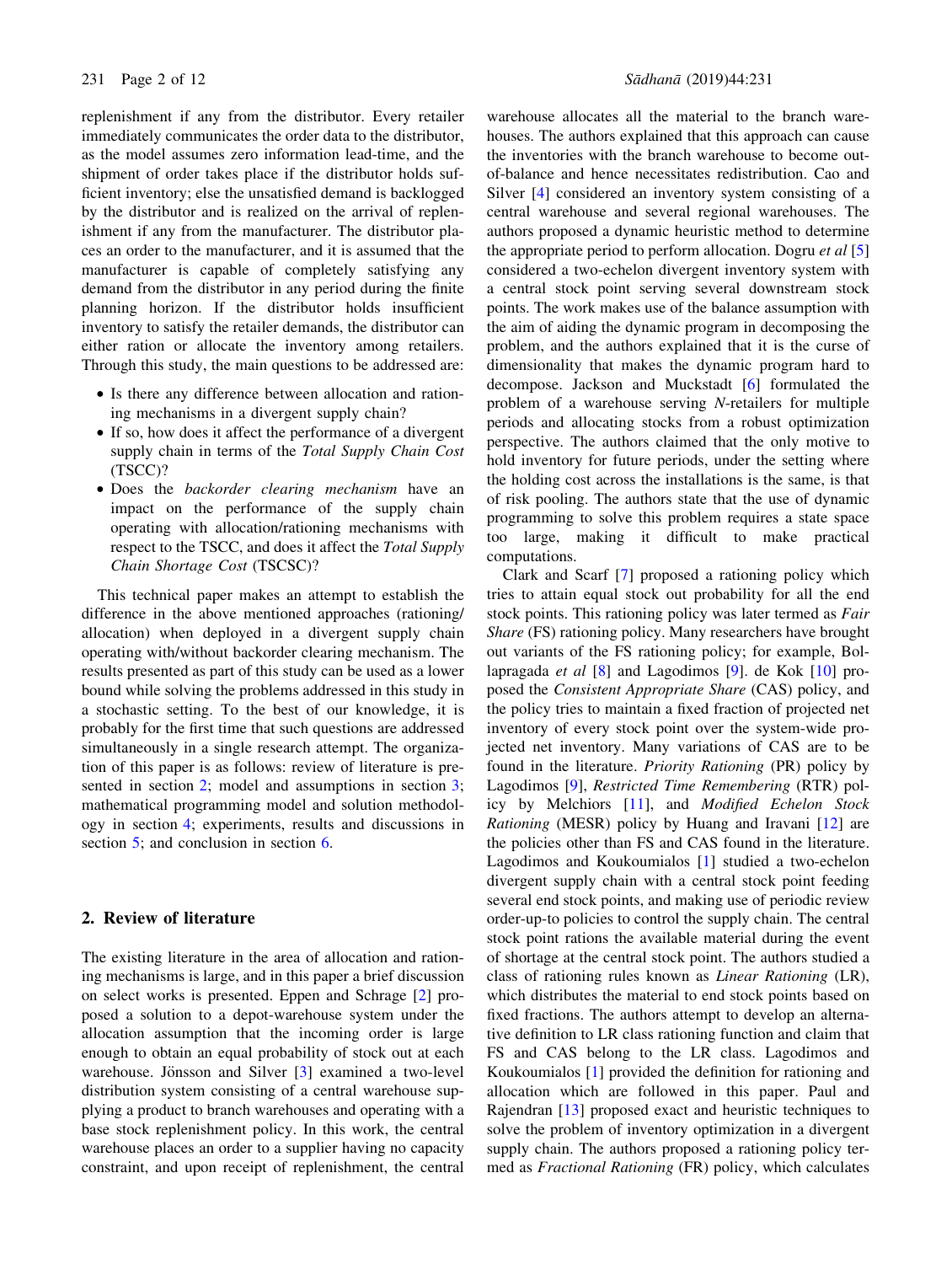fractions heuristically to arrive at the rationing quantity. Paul and Rajendran [13] use the definition of rationing that Lagodimos and Koukoumialos [1] proposed in their work.

In this study, a backorder clearing mechanism to clear backorders of the distributor at any given period is proposed. The model in this study is such that the distributor considers the current period demand from any retailer for fulfilment only after clearing the backorders of all retailers subject to availability of inventory with the distributor. The clearing of backorders is very essential, and if the distributor does not clear backorders, it could result in backordering of orders from low priority retailers over long periods of time. Backorder clearing mechanism is relevant in supply chains for vaccines, medicines and critical spare parts, to name a few. The backorder clearing mechanism will ensure that no retail outlet or end stock point is neglected in the supply chain when the distributor or the end stock point faces shortage of products, which is very likely in the case of vaccines, drugs and spare parts. The model by Paul and Rajendran [13] does not consider this factor while solving the problem of inventory optimization in a divergent supply chain.

Nahmias and Demmy [14] considered an inventory system for spare parts in air force with low and high priority demands. In their work, the inventory policy consists of a support level, below which all low priority demands are backordered, a reorder point and an order quantity that will ensure certain level of fill rate. They provided solution to a single period model as well as multi period model. Deshpande et al [15] studied a logistic system for U.S. military that manages consumable service parts. The authors classify the demand classes on the basis of arrival rates and shortage costs and propose a static threshold level based rationing policy to manage inventory. The clearing of backorders is on a first-come, first-served basis until inventory level reaches a critical level. According to Möllering and Thonemann  $[16]$ , customers are clustered into demand classes on the basis of penalty costs or service level requirements. The authors proposed a critical level policy to manage inventory in a divergent system with multiple demand classes for infinite time horizon. The model considered in their study operates with a constant critical level, and in any given period, the backorders of high priority demands from previous periods along with the current period demand of high priority demand class is fulfilled. If the remaining on-hand inventory is above the critical level, then the low priority backorders from previous periods and low priority demands from the current period are fulfilled until the inventory reaches the critical level. The authors claim that optimal backorder clearing is difficult to analyse with conventional methods for periodic and continuous review systems, and made use of a multidimensional Markov chain to model the inventory system. Rajeswari [17] proposed two rationing approaches, one of the rationing approaches proposed by the author distinguished between the backorder and current day's demand,

the other rationing approach allows the distributor to have on-hand inventory to co-exist with backlog. The backorder clearing mechanism considered by Rajeswari [17] is different to the one considered in this paper, as in this paper backorders are cleared up to the previous time-period, whereas Rajeswari [17] tried to clear backorders up to present time-period minus the lead time of the distributor. This practise could result in differentiation among backordered demands and hence disparity among downstream members. Along with the difference in backorder clearing mechanism, Rajeswari [17] did not attempt to distinguish between allocation and rationing approaches in divergent supply chains, which is one of the main contributions of this work. Wang et al  $[18]$  studied rationing policy in an inventory system with different service criteria for backorders and two demand classes. The authors developed a critical level rationing policy with a threshold mechanism to allocate backorders when multiple backorders are present. They claim this problem to be complex and hence propose heuristics to serve the demand classes with target service levels. Ghosh et al [19] considered an inventory system under continuous review with two demand classes, differentiating them in terms of penalty cost incurred in backordering of demand. The authors proposed a two bin system, and assign separate bins for various demand classes. They claim that this two-bin approach is capable of improving the service levels of the low priority demand classes. Du and Larsen [20] studied reservation policies for advance orders when the chain operates with multiple demand classes. Authors made use of the base-stock policy for managing inventory which issues a replenishment order instantaneously when a customer places an order. They proposed a profit optimization model, and describe expected profit as the difference between expected revenue and expected inventory holding costs. Authors used general reservation policy and claimed that this is capable of improving the results by 5% in comparison to no reservation and complete reservation. They proposed a simpler reservation method termed ''backward delay'' which is a method of prioritizing reservation and claimed this method to be easier to perform than general reservation.

The backorder clearing mechanism proposed in this study does not explicitly make use of any priority list in clearing backorders. The mechanism inherently ensures that the demand of the current period is considered for fulfilment by the distributor only after satisfying the backorders of all retailers subject to availability of product. The feeder stock point does not explicitly use a critical level, while making the decision to fulfil backorders unlike the other studies available in the literature. The management of inventory in the supply chain considered in this study is realised by deploying a base stock policy at all the installations, and a backorder clearing mechanism at the distributor. The backorder clearing mechanism inherently ensures the clearance of all the backorders of all retailers by the distributor, subject to availability of sufficient on-hand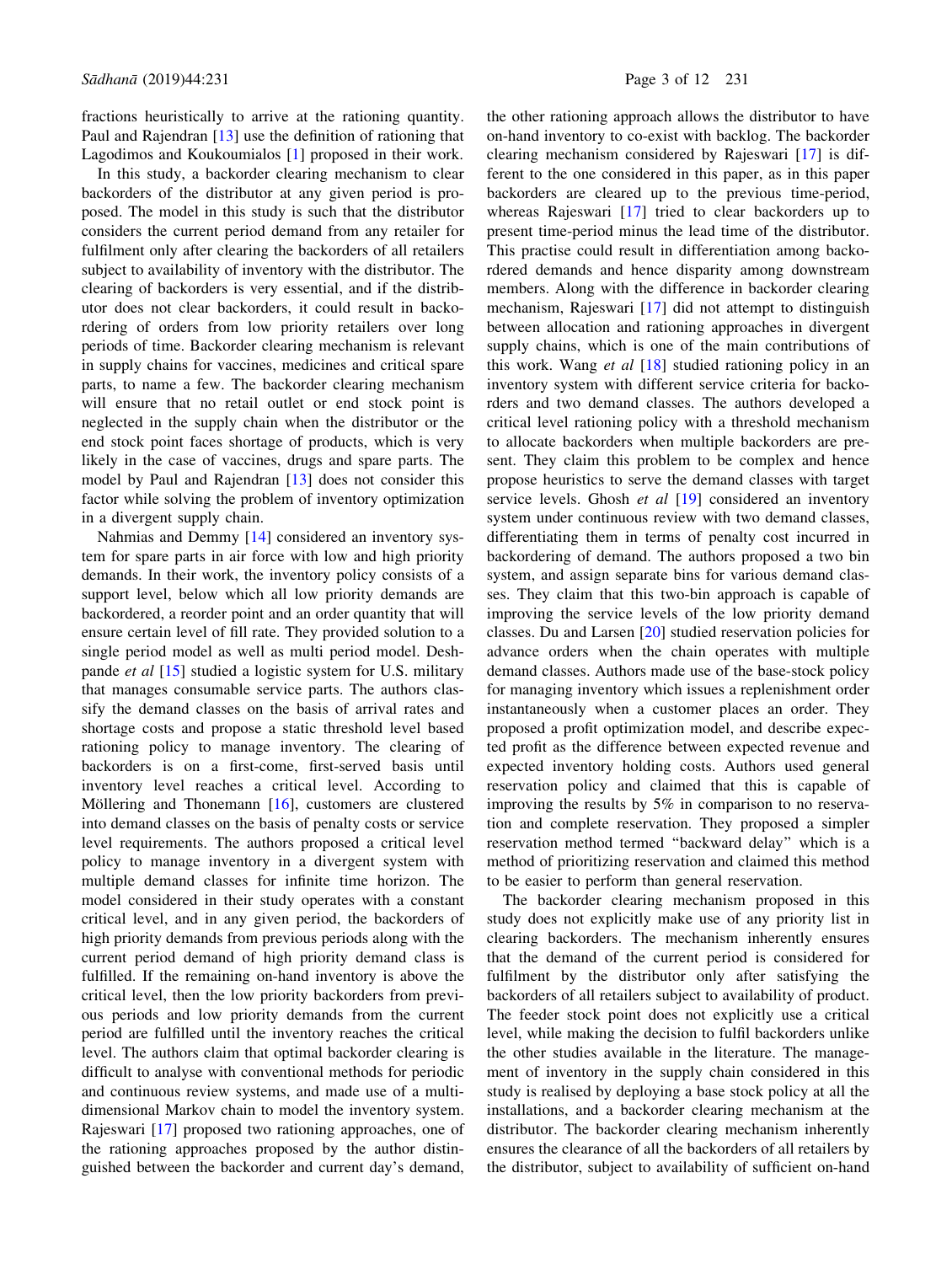inventory with the distributor. The distributor considers the demand from retailers in the current period for fulfilment only after ensuring that the backorders is cleared, and this approach could enforce the distributor to satisfy the backorders from retailers resulting in increased TSCC; but the actual impact remains to be studied. To the best of our knowledge, various attempts in the area of backorder clearing mechanism make use of a critical level to clear backorders, whereas in this work no such explicit critical level in making the decision to clear backorders is considered. Paul and Rajendran [13] studied a divergent supply chain operating with the objective of minimizing the TSCC, and did not ensure backorder clearing. The objectives of our study are to develop mathematical models (Mixed Integer Linear Program (MILP) models) for the study of supply chains operating with allocation/rationing mechanisms and with/without backorder clearing and to perform a comparative analysis on the performance of the supply chain with the objective of minimizing TSCC over a finite planning horizon.

## 3. Model and assumptions

The supply chain in this study consists of a manufacturer with sufficient production capacity that can fulfill all distributor demand, the distributor serving a set of retailers, and each retailer serving customers with one product. The model does not consider cross docking or transhipment of products among retailers. Over a finite time horizon, multiple periods, each one consisting of one day is studied. All the installations are assumed to operate with base stock policy. During review, an installation will place an order to the upstream installation if the corresponding installation's inventory position is less than the installation's base stock level, in order to raise the inventory position equal to the base stock level. Each retailer faces deterministic, dynamic and discrete external demand from the customers and the sampled customer demands are known a priori over the finite planning horizon.

The distributor operates with/without a backorder clearing mechanism that ensures the clearance of backorders due to all retailers. We do not use any predetermined priority list in clearing the backorders. The distributor considers the demand in the current period for fulfilment only after clearing the backorders due to retailers, and the distributor will either satisfy the retailer demands in the current period completely if sufficient inventory is available with the distributor or else ration/allocate the on-hand inventory and backorder the unmet demand. The mathematical models presented in the next section explain how rationing/allocation is performed and this is enabled through the objective function of minimizing the total supply chain costs. The time taken for any information exchange between stages of the supply chain is assumed to be instantaneous or

negligible. In this study, the fixed cost for transportation is assumed to be negligible, and each installation operates with installation specific holding and shortage cost rates associated with base stock policy. Because of the backorder clearing mechanism no backorder of any retailer with respect to the last period is present before the distributor ships any material to any retailer corresponding to today's demand during the present period.

## 4. Mathematical programming models and solution methodology

# 4.1 Mathematical formulation: Rationing mechanism with backorder clearing mechanism

The mathematical formulation is first given for the case of the supply chain operating with the distributor rationing the on-hand inventory to retailers, when there is a shortage of inventory, and the distributor clearing the backorders.

The objective function of the MILP-based mathematical model comprises the sum of holding cost (Total Supply Chain Holding Cost (TSCHC)) and the sum of shortage cost (Total Supply Chain Shortage Cost (TSCHC)) of the supply chain over the entire planning horizon, i.e. TSCC=TSCHC+TSCSC):

Minimize TSCC = 
$$
\sum_{t=1}^{T} [(h^D \times EI_t^D) + \sum_{j=1}^{J} (h_j \times EI_{j,t} + b_j \times B_{j,t})]
$$
(1)

For retailers, constraints  $(2)$ – $(5)$  have to be obeyed:

It is to be noted that retailer  $j$  first receives the replenishment if any, from distributor  $D$  on time  $t$  that has been shipped on $(t - LT<sub>i</sub>)$ , and the demand at retailer *j* is realized after this receipt, if any.

The on-hand inventory of retailer  $i$  at the beginning of period  $t$  is updated through constraint  $(2)$ :

$$
BI_{j,t} = EI_{j,t-1} + QS_{j,t-LT_j}^D \quad j = 1, 2, ..., J; \ t = 1, 2, ..., T.
$$
\n(2)

The on-hand inventory of retailer  $j$  at the end of period  $t$ and the backorder of retailer  $j$  at the end of period  $t$  are computed using constraint (3):

$$
EI_{j,t} - B_{j,t} = BI_{j,t} - B_{j,t-1} - d_{j,t}
$$
  
\n
$$
j = 1, 2, ..., J; t = 1, 2, ..., T.
$$
\n(3)

The quantity shipped by retailer  $j$  to customers is given by constraint (4):

$$
QS_{j,t} = BI_{j,t} - EI_{j,t} \quad j = 1, 2, ..., J; \ t = 1, 2, ..., T.
$$
 (4)

Constraint  $(5)$  states that the demand placed by retailer j to the distributor is equal to the customer demand that retailer  $j$  faces in period  $t$ :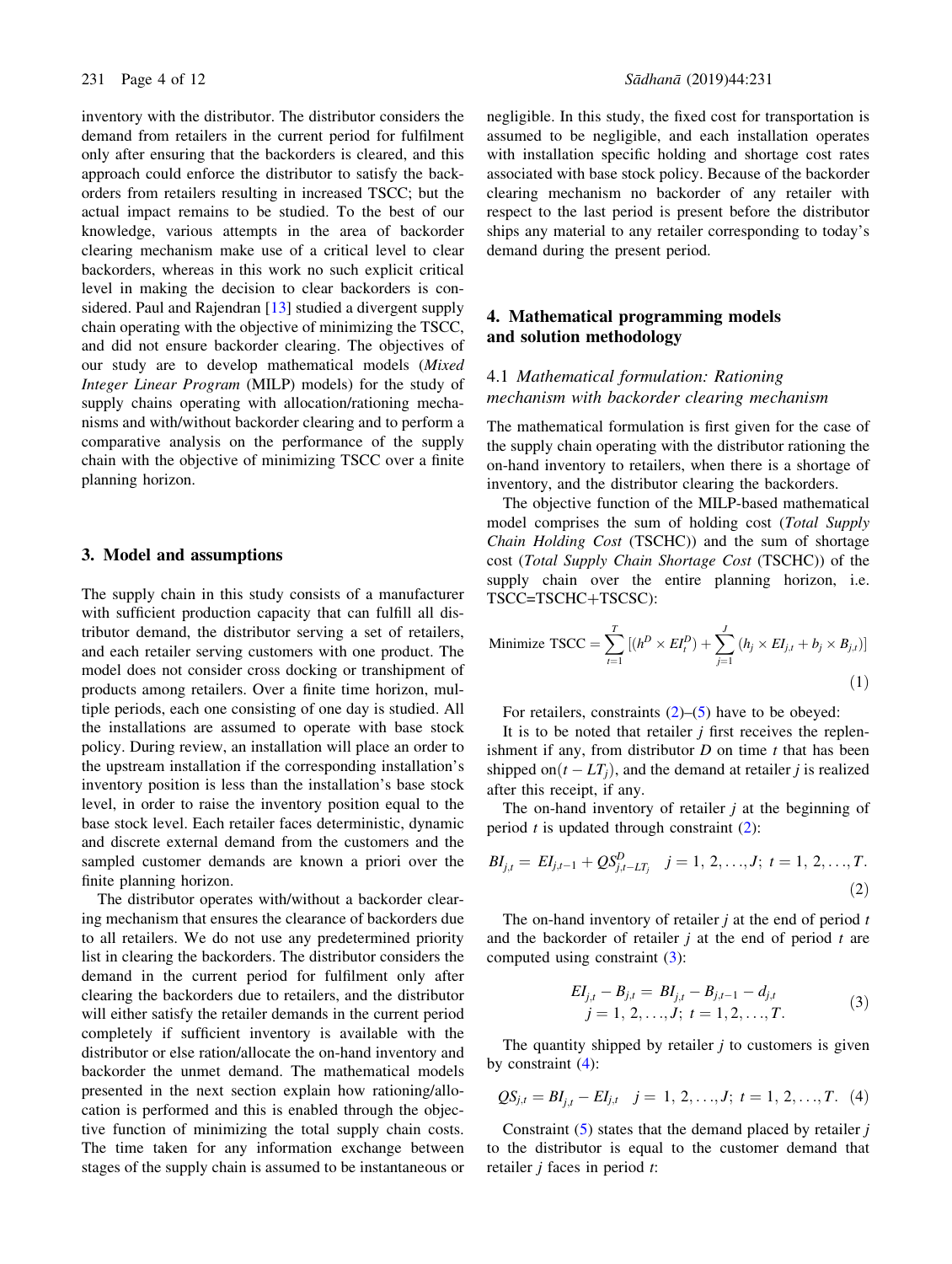Sädhanä (2019) 44:231 Page 5 of 12 231

$$
D_{j,t}^D = d_{j,t} \quad j = 1, 2, \ldots, J; \ t = 1, 2, \ldots, T. \tag{5}
$$

The constraints for the distributor are given by  $(6)$ – $(14)$ .

The replenishment lead-time of the distributor, in this study is equal to 1, and it means that distributor  $D$  receives on day t, the shipment that has been shipped from manufacturer  $M$  on day  $(t-1)$ , and the demand at distributor  $D$  is realized after this possible receipt.

The on-hand inventory of distributor at the beginning of period  $t$  is calculated by constraint  $(6)$ :

$$
BI_t^D = EI_{t-1}^D + QS_{D,t-1}^M \quad t = 1, 2, \dots, T. \tag{6}
$$

Constraint (7) ensures that backorder is cleared before considering the current period demand, and constraint (8) ensures that the quantity backordered by the distributor in period  $t$ , with respect to retailer  $j$ , is less than or equal to the demand from retailer  $j$  in period  $t$ :

$$
QS_{j,t}^D = B_{j,t-1}^D + D_{j,t}^D - B_{j,t}^D \quad j = 1, 2, \dots, J; \ t = 1, 2, \dots, T; \tag{7}
$$

$$
B_{j,t}^D \le D_{j,t}^D \quad j = 1, 2, \dots J; \ t = 1, 2, \dots, T. \tag{8}
$$

The on-hand inventory of the distributor at the end of period t, and the backorders corresponding to retailers at the distributor at the end of period  $t$  are calculated by  $(9)$ :

$$
EI_t^D - \sum_{j=1}^J B_{j,t}^D = BI_t^D - \sum_{j=1}^J (B_{j,t-1}^D + D_{j,t}^D) \quad t = 1, 2, ..., T.
$$
\n(9)

Constraints  $(10)$  and  $(11)$  ensure that the distributor rations the available on-hand inventory to retailers without holding back inventory to satisfy possible future demands from other retailers. These expressions ensure that the mathematical model represents a supply chain that rations the product to the end stock points during the occurrence of shortage.

$$
EI_t^D \leq \delta_t \times M \quad t = 1, 2, \dots, T; \tag{10}
$$

$$
\sum_{j=1}^{J} B_{j,t}^{D} \le (1 - \delta_{t}) \times M \quad t = 1, 2, ..., T.
$$
 (11)

Constraint (12) ensures that the demand from the distributor in period  $t$  is conveyed to the manufacturer:

$$
D_t^M = \sum_{j=1}^J D_{j,t}^D \quad t = 1, 2, ..., T. \tag{12}
$$

Constraint (13) prevents the distributor from shipping more than the beginning on-hand inventory to retailers, and constraint (14) ensures that the quantity shipped from the distributor to retailers is equal to the difference between the beginning on-hand inventory and end on-hand inventory of the distributor:

$$
\sum_{j=1}^{J}QS_{j,t}^{D} \le BI_{t}^{D} \quad t = 1, 2, ..., T; \tag{13}
$$

$$
\sum_{j=1}^{J}QS_{j,t}^{D} = BI_{t}^{D} - EI_{t}^{D} \quad t = 1, 2, ..., T.
$$
 (14)

Constraint (15) ensures that the quantity shipped by the manufacturer is equal to the demand placed by the distributor in period  $t$ :

$$
QS_{D,t}^M = D_t^M \t t = 1, 2, ..., T.
$$
 (15)

The initial conditions are as follows:

$$
B_{j,0} = 0; \quad j = 1, 2, 3, \dots, J. \tag{16}
$$

 $EI_0^D = S^D$ . / \* base stock level of the distributor \* /  $(17)$ 

$$
EI_{j,0} = S_j; j = 1, 2, 3, \dots, J.
$$
  
\n/\* base stock level of retailer  $j \times /$  (18)

$$
QS_{D,0}^M = 0.\t(19)
$$

$$
QS_{j,t-LT_j}^D = 0; t = 1, 2, 3, ..., LT_j; j = 1, 2, 3, ..., J.
$$
 (20)

$$
B_{j,0}^D = 0; \quad j = 1, 2, 3, \dots, J. \tag{21}
$$

$$
\delta_t \in \{0, 1\}; \quad t = 1, 2, 3, \dots, T. \tag{22}
$$

and all other variables  $\geq 0$ . (23)

## 4.2 Mathematical formulation: Allocation mechanism with backorder clearing mechanism

To develop the mathematical programming model for the supply chain operating with the distributor allocating the product to retailers the Linear Program (LP) relaxation technique is used. Through constraint (22),  $\delta_t$  is declared as a binary variable, and enforces the distributor to perform rationing when there is a shortage of the product. By relaxing the binary variable to a continuous variable in the interval [0,1], the mathematical model will not enforce the distributor to ration the entire on-hand inventory to retailers during shortage, but will enable the distributor to hold inventory, foreseeing the possible critical demands from retailers in future periods. Basically, the constraints  $(10)$  and  $(11)$  are made redundant and inactive. Note that, in enforcing the allocation mechanism, the MILP model inherently performs the task of allocating the on-hand inventory with respect to the present and future demands of retailers through the lookahead feature of the mathematical model that has information about demand of retailers over the entire planning horizon.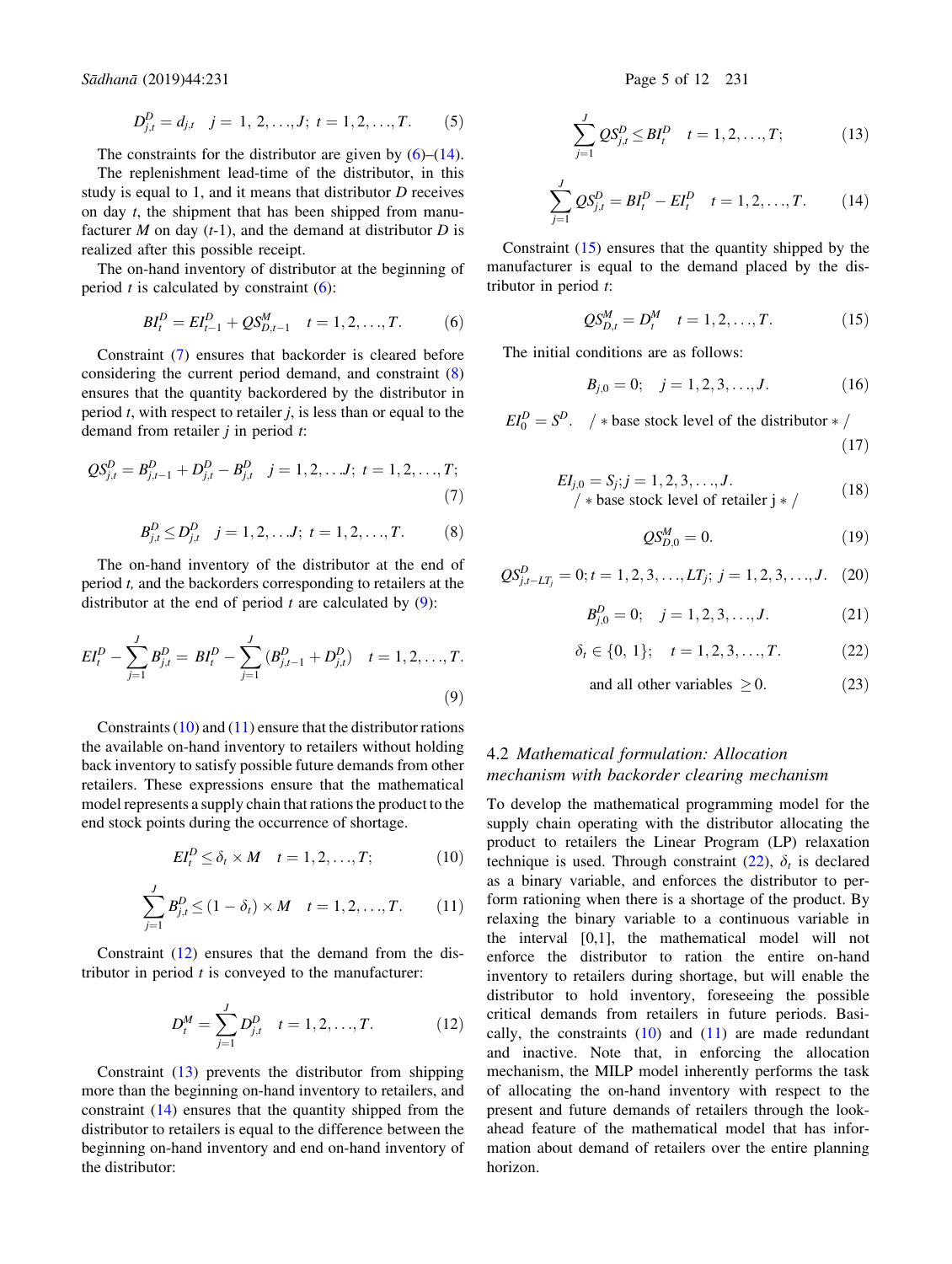The binary variable ensures that the variable representing the on-hand inventory of the distributor at the end of period  $t$  and the variable representing the total backorder at the distributor corresponding to all retailers at the end of period t do not coexist. However, by preventing the coexistence of these variables, it is ensured that the mathematical model remains a rationing model. When the binary variable is relaxed and converted to a continuous variable in the [0,1] interval, the mathematical model will not guarantee the prevention of the coexistence of variables representing the backorder at the distributor and on-hand inventory at the distributor. Hypothetical examples are presented in Appendix-A and Appendix-B to highlight the difference between the models operating with and without backorder clearing mechanism, and between rationing and allocation approaches respectively. In the mathematical model of the supply chain with the distributor performing allocation during shortage of product, all constraints (except constraint (22), now replaced by  $0 \le \delta_t \le 1$ ) remain the same as in the mathematical model of the supply chain with the distributor performing the rationing mechanism.

# 4.3 Mathematical formulation: Rationing mechanism without backorder clearing mechanism

Constraint (8) enforce the distributor to clear backorders corresponding to retailers before consideration of the present period demand from retailers by the distributor. By removing this constraint (constraint  $(8)$ ), the mathematical model presented in subsection 4.2 is converted to the mathematical model of the supply chain rationing the inventory during shortage and enforcing no backorder clearing mechanism.

## 4.4 Mathematical formulation: Allocation mechanism without backorder clearing mechanism

By removing constraint (8), and relaxing the binary variable $\delta_t$ (in constraint (22)) to  $0 \le \delta_t \le 1$ , i.e. a continuous variable, in the mathematical model in subsection 4.2, the mathematical model of the supply chain rationing and clearing backorders is converted to the mathematical model of the supply chain allocating and not enforcing the clearance of backorders.

## 5. Experiments, results and discussions

## 5.1 Design of the experiments

The experiments are executed with specific values for the various parameters with the objective of testing the performance of the mathematical programming model. In this study, two scenarios are considered: first, all retailers are assumed to be similar, and second, the retailers are

separated into different classes with different shortage cost rates. Several studies in the literature report the use of shortage cost rates to segregate retailers into demand classes; Dogru et al  $[5]$ , Deshpande et al  $[15]$ , and Möllering and Thonemann  $[16]$  are some examples.

In the experiment, the number of retailers is set to 4, i.e.  $J = 4$ . Cost Setting-1 (CS-1) represents the case of retailers being similar with the same holding and shortage cost-rate across retailers. The parameters for CS-1 are:  $h_1 = h_2 = h_3 = h_4 = 2$ ;  $b_1 = b_2 = b_3 = b_4 = 10$ ;  $h^D = 1$ ;  $LT_1 = LT_2 = LT_3 = LT_4 = 1$ ;  $T = 250$ ;  $M = 500000$ . The review period for the experiment is fixed as one day. Cost Setting-2 (CS-2) represents the case of retailers being dissimilar, with the same holding cost-rate but different shortage cost-rates across retailers. The parameters for CS-2 are: $h_1 = h_2 = h_3 = h_4 = 2$ ;  $b_1 = 40$ ;  $b_2 = 30$ ;  $b_3 = 20$ ;  $b_4 = 10; h^D = 1; LT_1 = LT_2 = LT_3 = LT_4 = 1; T = 250;$  $M = 500000$ . By setting the shortage cost rates of retailers as shown above, demand classes are separated. The first retailer, having the highest shortage cost-rate, represents the retailer with high priority demand class, and the fourth retailer with the lowest shortage cost-rate represents the retailer with the lowest priority demands.

The customer demand placed to retailer  $j$  in period  $t$  is sampled a priori over the finite planning horizon. It is assumed that the input demand follows uniform distribution, as Daniel and Rajendran [21] state that the use of uniform distributions results in the generation of hard test bed problems. The customer demands faced by retailers are set to a lower limit and an upper limit, and for *Demand Setting-A* (DS-A) the limits are 0 and 2000, i.e. $d_{j,t} \forall j; \forall t$ , for DS-A is within (0, 2000). For *Demand Setting-B* (DS-B), the lower limits and upper limits for sampling the customer demands from uniform distribution, for the entire time horizon, are: (0, 2000), (0, 1500), (0, 1000), (0, 500) respectively for retailers  $j=1$  to 4; and for *Demand Setting*-C (DS-C) the lower limits and upper limits for sampling the customer demands from uniform distribution, for the entire time horizon, are: (0, 500), (0, 1000), (0, 1500), (0, 2000) respectively for retailers  $j = 1$  to 4. The mathematical programming model is solved using four demand streams (two first runs and corresponding antithetic runs), and the average costs are reported. For determining the optimal solutions IBM ILOG CPLEX Optimization Studio solver and a computer with 32 bit, Intel(R) Core(TM) i5-2400QM CPU @ 3.10GHz processor and 2 GB RAM have been used.

### 5.2 Results of the experiments

The results of the experiments with respect to Total Supply Chain Shortage Cost (TSCSC), Total Supply Chain Holding Cost (TSCHC) and Total Supply Chain Cost (TSCC) of the supply chain with a distributor performing rationing/ allocation of on-hand inventory with backorder clearing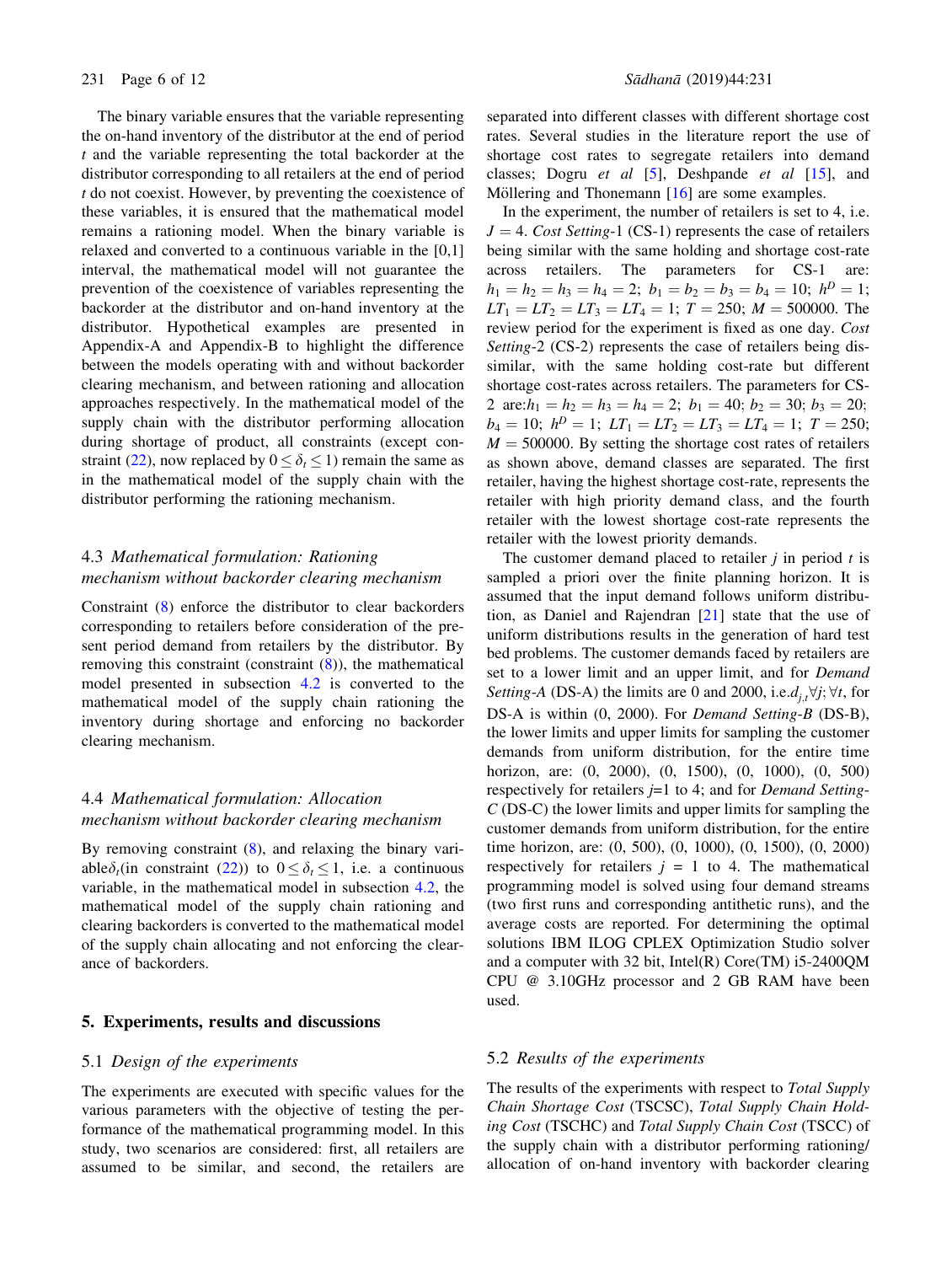mechanism in both cases are shown in figure 1 for the two cost and the three demand settings. In figure 2 the comparison between allocation mechanism and rationing mechanism in divergent supply chains operating without clearing the backorders is depicted. As expected, the performance of the allocation mechanism in terms of TSCC is superior to the rationing mechanism for all the demand settings and cost settings. Figure 3 displays the comparison between the performances of the supply chain rationing the inventory during shortage and operating with and without clearing backorders. Figure 4 shows the comparison between the performances of the supply chain allocating the inventory and operating with and without clearing backorders.

## 5.3 Discussion of the results with focus on the TSCC

From figures 1 and 2 it can be observed that the TSCC of the supply chain, comprising holding and shortage costs, is consistently the lowest when the supply chain operates with the distributor allocating inventory to end stock points. The performance of the supply chain operating with allocation mechanism can be attributed to the nature of the mathematical model enabling the solver to foresee demands in future periods or the ability to see the demands over the entire planning horizon and accordingly make shipments to minimize the TSCC. The allocation mechanism allows the distributor to withhold inventory for possible future

shipments to retailers, and hence the solver is flexible in deciding the shipment quantity to retailers; whereas the rationing mechanism ensures that the distributor ships the entire inventory during shortage, and hence the solver does not inherently allow for withholding of inventory by foreseeing future demands. However, a supply chain operating with rationing mechanism is closer to real life as it may not be possible to have information about future period demands.

## 5.4 Discussion of the results with focus on the TSCSC

The cost-wise breakdown of TSCC in terms of the average TSCSC and average TSCHC can be seen for various settings in all of the figures. The capability of the backorder clearing mechanism in reducing the average TSCSC (across experimental settings) in the supply chain operating with the distributor rationing the on-hand inventory to retailers in comparison to a rationing system not clearing backorders is observable from figure 3 presented in the previous section. From the left half of figure 3, it is observable that, the average TSCSC for all the demand settings of CS-1 for the supply chain operating with backorder clearing mechanism while rationing inventory is lower than the case where no backorder clearing is enforced. From the right half of figure 3, it is observable that for all the demand settings of CS-2 for the supply chain rationing inventory and clearing backorders the



*Legends*: *TSCC*: *Total Supply Chain Cost*; *TSCHC*: *Total Supply Chain Holding Cost*; *TSCSC*: *Total Supply Chain Shortage Cost*; *BCM*: *Backorder Clearing Mechanism*; *DS*-*A*: *Demand* Setting-A; *DS*-*B*: *Demand* Setting-B; *DS*-*C*: *Demand* Setting-C; *CS*-1: *Cost Setting-*1; CS-2: *Cost Setting-*2.

Figure 1. Comparison in terms of costs of supply chain operating with rationing mechanism vs. supply chain operating with allocation mechanism, both with backorder clearing mechanism (BCM).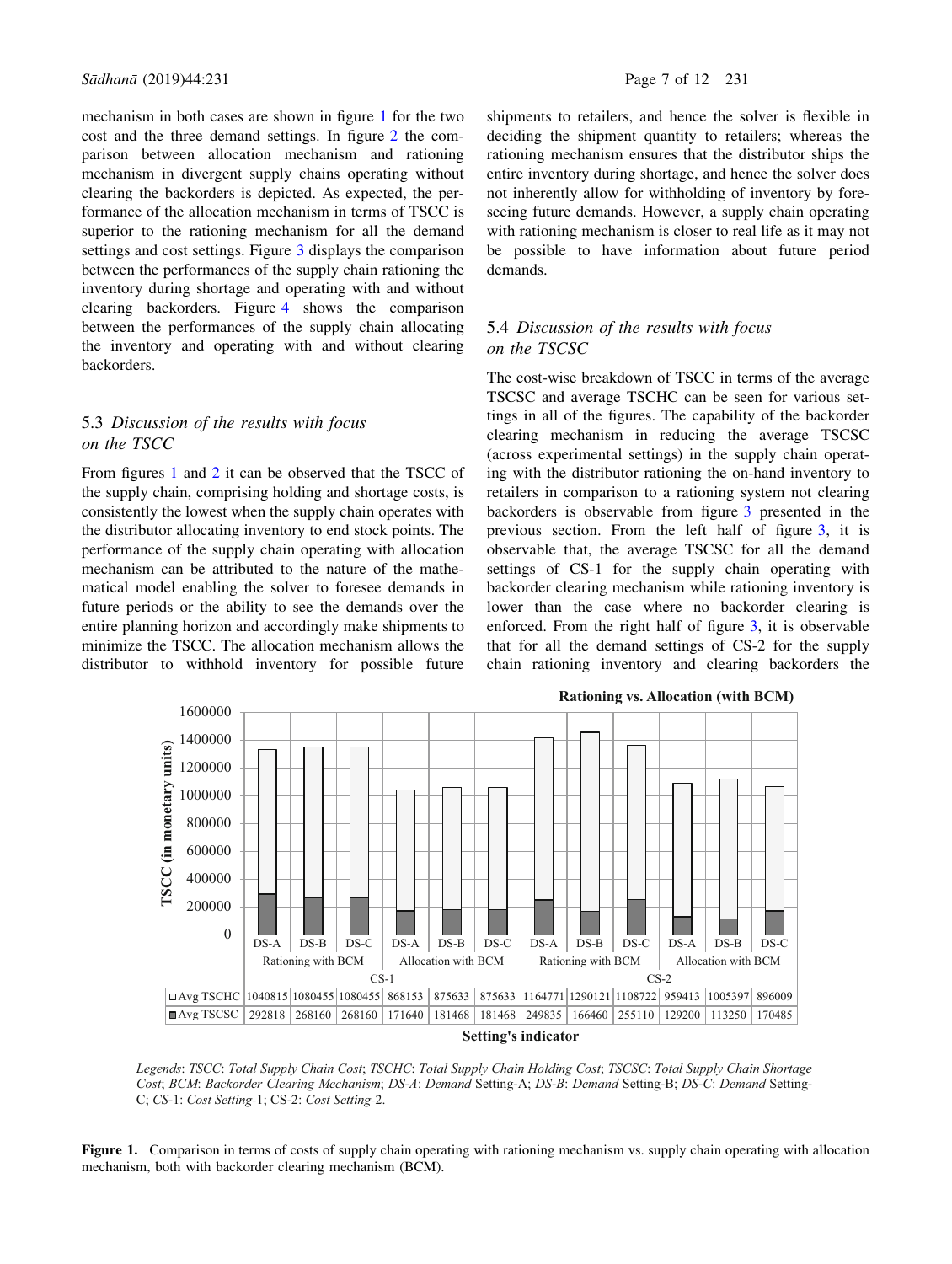

**Rationing Vs. Allocation (without BCM)**

*Legends*: *TSCC*: *Total Supply Chain Cost*; *TSCHC*: *Total Supply Chain Holding Cost*; *TSCSC*: *Total Supply Chain Shortage Cost*; *BCM*: *Backorder Clearing Mechanism*; *DS*-*A*: *Demand* Setting-A; *DS*-*B*: *Demand* Setting-B; *DS*-*C*: *Demand* Setting-C; *CS*-1: *Cost Setting-*1; CS-2: *Cost Setting-*2.

Figure 2. Comparison in terms of costs of supply chain operating with rationing mechanism vs. supply chain operating with allocation mechanism, both without backorder clearing mechanism (BCM).



*Legends*: *TSCC*: *Total Supply Chain Cost*; *TSCHC*: *Total Supply Chain Holding Cost*; *TSCSC*: *Total Supply Chain Shortage Cost*; *BCM*: *Backorder Clearing Mechanism*; *DS*-*A*: *Demand* Setting-A; *DS*-*B*: *Demand* Setting-B; *DS*-*C*: *Demand* Setting-C; *CS*-1: *Cost Setting-*1; CS-2: *Cost Setting-*2.

Figure 3. Comparison in terms of costs of supply chain operating with rationing mechanism and backorder clearing mechanism (BCM) vs. supply chain operating with rationing mechanism without BCM.

TSCSC is lower than the case where the backorders are not cleared before considering the demand for the current time-period. So, from the results it can be inferred that in a supply chain that rations inventory during shortage, backorder clearing mechanism can be deployed to reduce the shortage costs incurred, and hence could result in improving the fill rates of low priority retailers.

It is observable from figure 4 (left side) that the backorder clearing mechanism in the supply chain operating with the distributor allocating the on-hand inventory to retailers does not reduce the average TSCSC for cost setting-1 across all demand settings. Cost setting-1 represents the case where all the retailers are similar as they have similar backorder cost-rates. The reason that the average TSCSC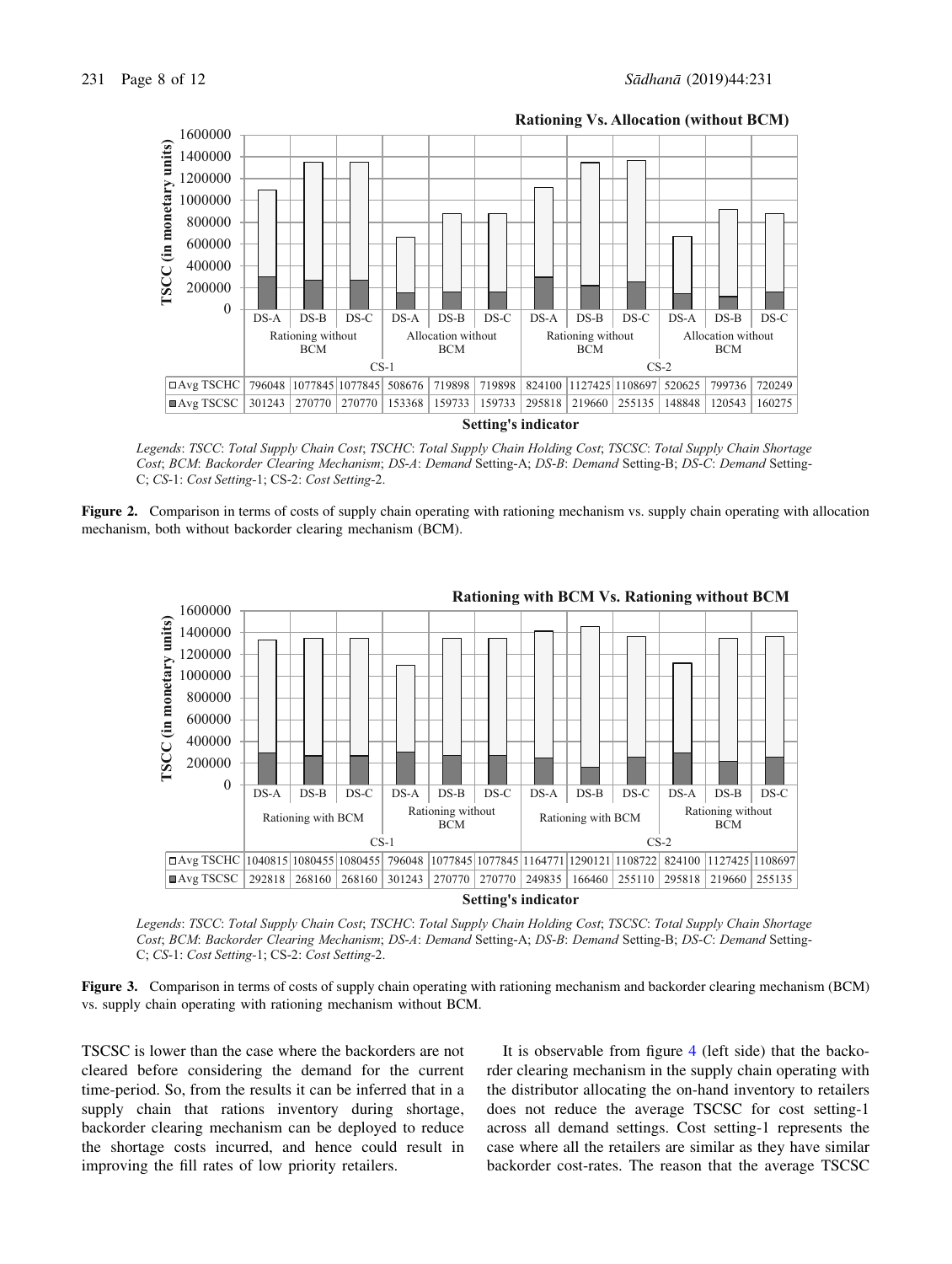

**Allocation with BCM Vs. Allocation without BCM**

*Legends*: *TSCHC*: *Total Supply Chain Holding Cost*; *TSCSC*: *Total Supply Chain Shortage Cost*; *BCM*: *Backorder Clearing Mechanism*; *DS*-*A*: *Demand* Setting-A; *DS*-*B*: *Demand* Setting-B; *DS*-*C*: *Demand* Setting-C; *CS*-1: *Cost Setting-*1; CS-2: *Cost Setting-*2.

Figure 4. Comparison in terms of costs of supply chain operating with allocation mechanism and backorder clearing mechanism (BCM) vs. supply chain operating with allocation mechanism without BCM.

does not reduce by enforcing backorder clearing mechanism is due to the fact that an allocation decision represents an ideal situation in the case of a supply chain when retailers are similar. As allocation decisions are intractable and the suitability for products such as vaccines, critical spare parts and important medicines is low, these results can be used as a lower bound while modelling the supply chain on realistic lines.

The scenario captured by cost setting-2 represents the situation where the retailers are dissimilar, and dissimilarity between retailers is captured by setting their cost-rates as dissimilar (refer section  $5.1$ ). From figure 4 (right side) it is observable that the average TSCSC for DS-A and DS-B for CS-2 is lower for the situation when backorders are cleared while allocating inventory. This is due to the fact that the retailers are treated with different priorities and backorder clearing in such a scenario can help reduce the TSCSC of the supply chain. In such scenarios where there are dissimilar retailers, backorder clearing can be deployed as a strategy to bring down overall shortage costs of the supply chain and hence improve the fill rates of low priority retailers. In the situation where CS-2 is deployed along with DS-C, the results do not adhere to the above mentioned pattern and are attributable to the combination of the cost setting and the demand setting which being unrealistic, but executed to test the performance of the mathematical model. In DS-C the retailer demands are sampled from: (0, 500), (0, 1000), (0, 1500), (0, 2000) for retailer-1 to retailer-4 respectively and, the cost-rates are set as:  $b_1 = 40$ ;  $b_2 = 30$ ;  $b_3 = 20$ ;  $b_4 =$ 10 for retailer-1 to retailer-4 respectively. This kind of a

setting is unlikely because, if the first retailer is considered, the demand is sampled between 0 and 500 and the backlog cost-rate is set as 40 and, for the last retailer the demand is sampled between 0 and 2000 and the backlog cost-rate is set as 10. This kind of a setting is highly unlikely in real scenarios as the retailer given highest priority would be the retailer buying maximum quantity, and this setting defies that logic, and is presented in this study only to test the performance of the mathematical model under such situations. Future research could extend the present study by considering lost sales, ordering costs and stochastic demands (see John *et al*  $[22]$  and John *et al*  $[23]$  for details).

## 6. Conclusion

In this paper, a supply chain operating with a manufacturer supplying a product to a distributor, the distributor serving a set of retailers, and retailers in turn serving the customers has been considered. The distributor rations/allocates the on-hand inventory to retailers when the shortage of product occurs in a given period. All the members operate with base stock policy.

A backorder clearing mechanism to clear the retailer orders backordered by the distributor is proposed and a mathematical programming model of the supply chain with the objective of minimizing the TSCC comprising of holding and shortage costs is presented. The performance of a divergent supply chain with rationing/allocation mechanism with/without backorder clearing mechanism with respect to TSCC is analysed. It is observable from the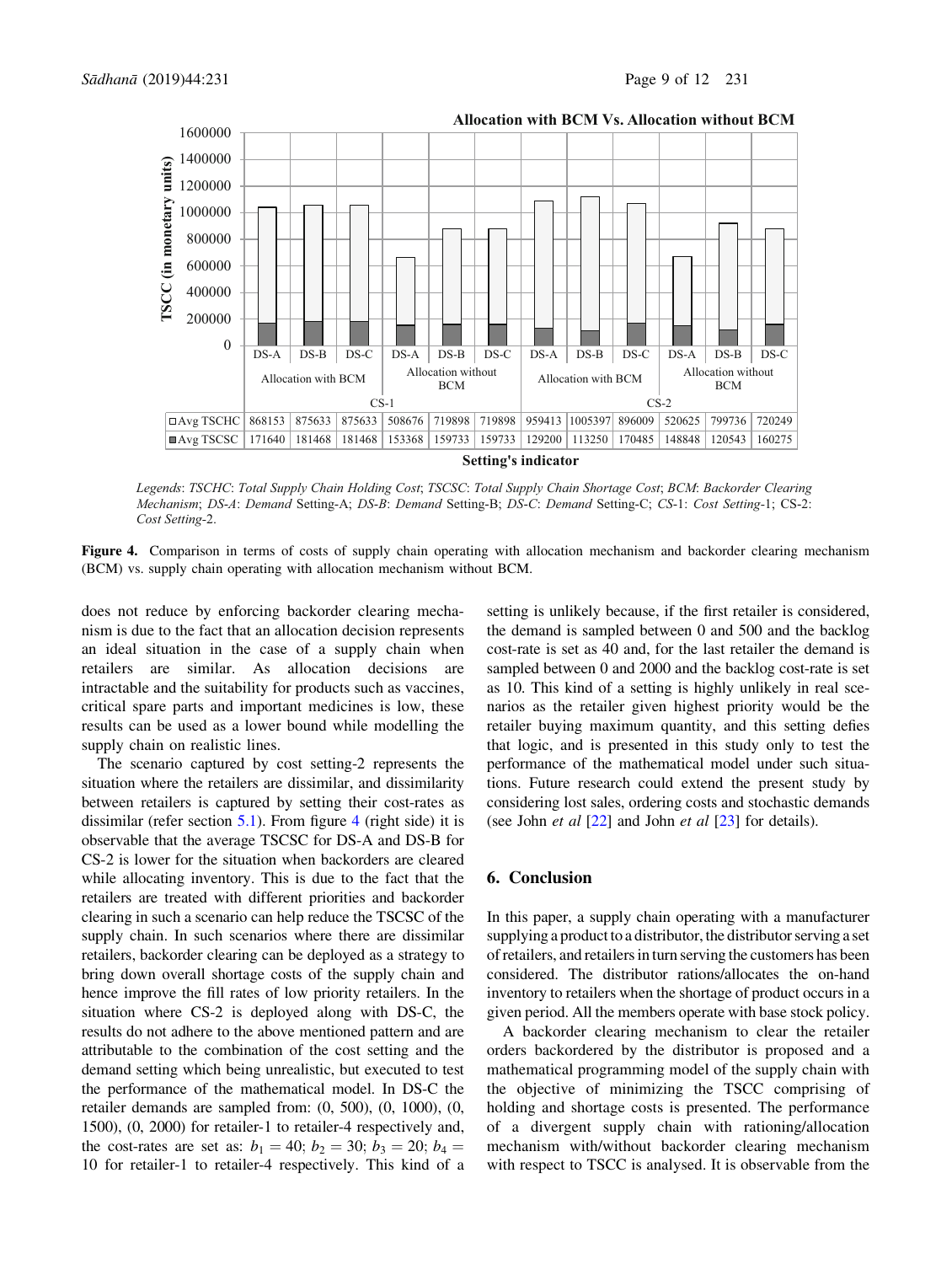results that the performance of the supply chain operating with the distributor allocating on-hand inventory to retailers and no backorder clearing mechanism in terms of TSCC is consistently superior irrespective of the experiment setting. This superior performance of the supply chain operating with the distributor allocating on-hand inventory to retailers and not clearing the backorders can be attributed to: (1) the knowledge of customer demands over the planning horizon, and (2) the freedom to withhold inventory to satisfy these possible future demands. However, supply chains of this nature, capable of predicting future customer demands with minimal error, is unrealistic. Hence, this kind of supply chain models represents an idealistic scenario, and the corresponding solution is a lower bound on the objective function of minimizing the TSCC for supply chains operating with the assumptions of rationing mechanism without backordering the retailer demands.

The ability of the backorder clearing mechanism in reducing the TSCSC, for all of the settings of the supply chain operating with rationing mechanism, is observable from the results of the experiments. The performance of the supply chain operating with the distributor allocating the on-hand inventory to retailers during shortage and not clearing its backorders is superior in most of the experiment settings, but represents an ideal case, and hence this can be viewed as a lower bound on the objective function of minimizing TSCC in comparison to the realistic supply chain operating with rationing mechanism. The results presented as part of this study can be used as a lower bound while solving the problems addressed in this study in stochastic setting. The backorder clearing mechanism proposed in this study will enforce the distributor to satisfy the backorders subject to availability of products, thereby reducing TSCSC, and could result in higher TSCC due to increase in TSCHC.

#### Acknowledgement

This research work has been carried out with the financial support from IIT Madras, University of Passau and DAAD as a part of the joint PhD degree programme. The authors are thankful to reviewers and the Editor for their suggestions and comments to improve the earlier version of the paper.

## Appendix

## Terminology

## Parameters

- j retailer index where  $j = 1, 2, 3, \ldots, J$
- J total number of retailers
- $h_i$  holding cost-rate of retailer j
- $b_i$  shortage (backorder) cost-rate of retailer j
- $h<sup>D</sup>$  holding cost-rate of the distributor
- $LT_j$  replenishment lead-time of retailer j<br>T number of periods considered in the
- number of periods considered in the model
- $M$  a large positive value, associated with the use of a {0,1} binary variable
- $d_{i,t}$  customer demand placed to retailer j in period t

## Decision variables

- $BI_{i,t}$  on-hand inventory of retailer *j* at the beginning of period  $t$
- $BI^D_t$ on-hand inventory of distributor at the beginning of period t
- $EI_{it}$  on-hand inventory of retailer *j* at the end of period t
- $EI^D_i$ on-hand inventory of the distributor at the end of period t
	- backorder of retailer  $j$  at the end of period  $t$
- $B_{j,t}$ <br> $D_{j,t}^D$ demand placed to the distributor by retailer  $j$  in period t
- $D_t^M$ demand placed to the manufacturer in period  $t$
- $QS_i^D$ quantity shipped from the distributor to retailer  $j$  in period t
- $QS_{j,t}$  quantity shipped from retailer j to customer in period t
- $QS_{D,t}^M$ quantity shipped from the manufacturer to the distributor in period  $t$
- $S_j$  base stock level of retailer j<br>  $S^D$  base stock level of the distri
- base stock level of the distributor
- $\delta_t$  binary variable to prevent the co-existence of onhand inventory and backorder at the distributor in period t
- TSCC total supply chain cost over all installations and periods
- $B_{i,t}^D$ backorder at the distributor with respect to retailer  $j$  at the end of period  $t$  (i.e., unmet demand of retailer  $j$  in period  $t$ ; does not include backorder, if any, in periods prior to period t)

## Appendix A

An illustrative example is presented to establish the difference in functioning of the supply chain when the distributor operates with backorder clearing mechanism and when the distributor does not first clear the backorders of the previous day. Consider a supply chain operating with two retailers, a distributor, and a manufacturer. For the symbols, refer to subsection 4.1.

Parameters:  $h_1 = h_2 = 2$ ;  $b_1 = 10$ ;  $b_2 = 40$ ;

$$
d_{1,1} = 10; d_{2,1} = 15; d_{1,2} = 15; d_{2,2} = 30; d_{1,3} = 25; d_{2,3} = 25
$$

/\*note  $D_{j,t}^D = d_{j,t}$ , recall constraint (5) in subsection 4.2 for understanding\*/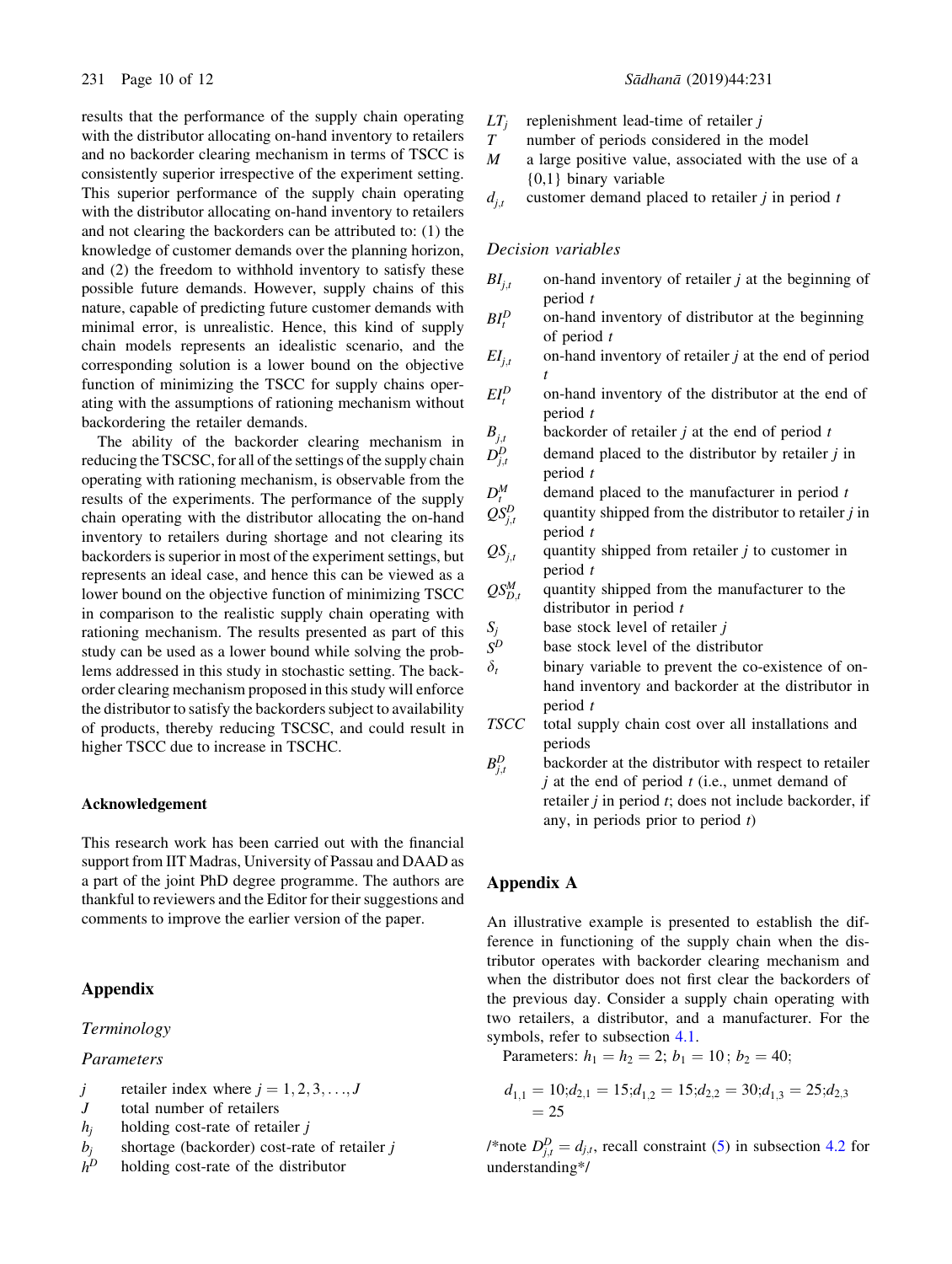We set the decision variable  $S<sup>D</sup> = 20$ .

It can be observed from the above example that on day-2  $QS_{1,2}^D = 5 + 15 - 15 = 5$  and  $QS_{2,2}^D = 0 + 30 - 15 = 5$  $10 = 20$  when the distributor clears the backorders, whereas in the model with no clearing of backorders  $QS_{1,2}^D = 0$  and  $QS_{2,2}^D = 25$  due to  $QS_{1,2}^D + QS_{2,2}^D \leq BI_2^D$ , and  $b_2 > b_1$ .

## Appendix B

An illustrative example to demonstrate the difference between allocation approach and rationing approach is presented. See expressions  $(9)$ ,  $(10)$ ,  $(11)$ , and  $(22)$ . In the mathematical model of the supply chain with the distributor rationing the on-hand inventory to retailers, the distributor is enforced to perform rationing mechanism through expressions  $(10)$  and  $(11)$ , and  $(22)$ . The computation of these expressions in a hypothetical setting on day  $t$  with rationing mechanism is as follows:

| With backorder clearing                                          | <b>Without backorder</b>             |
|------------------------------------------------------------------|--------------------------------------|
| mechanism:                                                       | clearing mechanism:                  |
| $Day-1$ :                                                        | $Day-1:$                             |
| $BI_1^D = 20$                                                    | $BI_1^D = 20$                        |
| $\left(QS_{j,t}^D = B_{j,t-1}^D + D_{j,t}^D - B_{j,t}^D\right),$ |                                      |
| and $(B_{i}^D \leq D_{i}^D)$                                     |                                      |
| $QS_{1,1}^D = 0 + 10 - 5 = 5$                                    | $QS_{11}^p = 5$                      |
| $QS_{2.1}^D = 0 + 15 - 0 = 15$                                   | $QS_{2.1}^D = 15$                    |
| $B_{11}^D = 5$ ; $B_{21}^D = 0$                                  | $B_{11}^D = 5$ ; $B_{21}^D = 0$      |
| $EI_1^D = 0; D_1^M = 25$                                         | $EI_1^D = 0; D_1^M = 25$             |
| $Day-2$ :                                                        | $Day-2$ :                            |
| $BI_2^D = 25$                                                    | $BI_2^D = 25$                        |
| $QS_{12}^D = 5 + 15 - 15 = 5$                                    | $QS_{12}^D = 0$ ( $QS_{12}^D$        |
|                                                                  | $+QS_{2,2}^D \leq BI_2^D, b_2 > b_1$ |
| $QS_2^D$ , $= 0 + 30 - 10 = 20$                                  | $QS_{22}^D = 25(\because QS_{12}^D$  |
|                                                                  | $+QS_{2,2}^D \leq BI_2^D, b_2 > b_1$ |
| $B_{12}^D = 15$ ; $B_{22}^D = 10$                                | $B_1^D$ , $= 20$ ; $B_2^D$ , $= 5$   |
| $EI_2^D = 0; D_2^M = 45$                                         | $EI_2^D = 0; D_2^M = 45$             |
| $Day-3:$                                                         | $Day-3$ :                            |
| $BI_3^D = 45$                                                    | $BI_3^D = 45$                        |
| $QS_{1,3}^D = 15 + 25 - 25 = 15$                                 | $QS_{13}^D = 15(\because QS_{13}^D$  |
|                                                                  | $+QS_{23}^D \leq BI_3^D, b_2 > b_1$  |
| $QS_{23}^p = 10 + 25 - 5 = 30$                                   | $QS_{23}^D = 30(\because QS_{13}^D$  |
|                                                                  | $+QS_{2,3}^D \leq BI_3^D, b_2 > b_1$ |
| $B_{1,3}^D = 25$ ; $B_{2,3}^D = 5$                               | $B_{1,3}^D = 30$ ; $B_{2,3}^D = 0$   |
| $EI_3^D=0$                                                       | $EI^D_3 = 0$                         |

$$
EI_t^D - \sum_{j=1}^J B_{j,t}^D = BI_t^D - \sum_{j=1}^J (B_{j,t-1}^D + D_{j,t}^D)
$$
  
50 - 0 = 100 - (20 + 30);

i.e., the solver is capable of enforcing the value 50 for the variable  $EI_t^D$ because of expressions (10), (11), and (22), as this can be observed from the computations shown below, with  $M$  set as 500000.

$$
EI_t^D \le \delta_t \times M
$$
  
\n
$$
50 \le 1 \times 500000;
$$
  
\n
$$
\sum_{j=1}^J B_{j,t}^D \le (1 - \delta_t) \times M
$$
  
\n
$$
0 \le (1 - 1) \times 500000;
$$

With  $\delta_t \in \{0, 1\}$ . Relaxation of the constraint (22), with  $\delta_t$ being a continuous variable in the [0,1] interval will allow the coexistence of  $EI_t^D$  and  $\sum_{j=1}^J B_{j,t}^D$ , and convert the mathematical model of the supply chain (operating with the distributor rationing the on-hand inventory during shortage) to an LP model the supply chain with the distributor allocating the on-hand inventory. The computation of constraint (9) is as follows:

$$
EI_t^D - \sum_{j=1}^J B_{j,t}^D = BI_t^D - \sum_{j=1}^J (B_{j,t-1}^D + D_{j,t}^D)
$$
  
100 - 50 = 100 - (20 + 30);  

$$
EI_t^D \le \delta_t \times M
$$
  
100 \le 0.5 \times 500000;  

$$
\sum_{j=1}^J B_{j,t}^D \le (1 - \delta_t) \times M
$$

 $50 \le (1 - 0.5) \times 500000;$ with  $0 \le \delta_t \le 1$ . Where an example out of many values

possible for  $EI_i^D$  and  $\sum_{j=1}^J B_{j,t}^D$  is used to show the difference between the two approaches. The LP model allows for the co-existence of  $EI_t^D$  and  $\sum_{j=1}^J B_{j,t}^D$  in order to allocate this onhand inventory in future periods, so as to reduce the total supply chain cost, especially reducing the future shortage costs with respect to those retailers having higher shortage cost rates.

#### References

- [1] Lagodimos A G and Koukoumialos S 2008 Service performance of two-echelon supply chains under linear rationing. International Journal of Production Economics 112: 869–884
- [2] Eppen G and Schrage L 1981 Centralized ordering policies in a multi-warehouse system with lead times and random